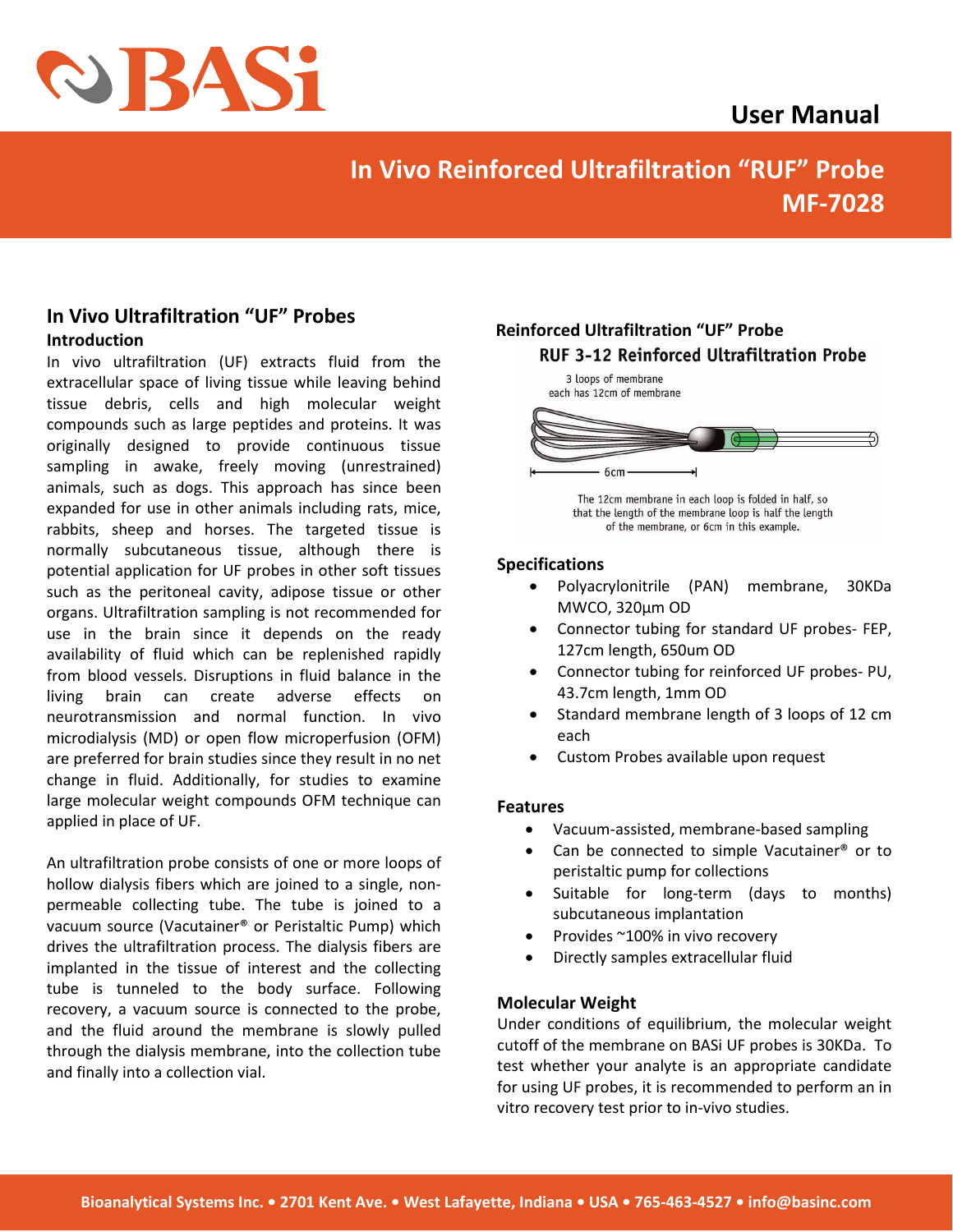#### **Sterilization**

Probes are not sterile and cannot be sterilized in their shipping package. UF probes can be sterilized using gas sterilization (ethylene oxide) or plasma sterilization (hydrogen peroxide). To sterilize:

- 1. Remove the paper seal and transfer the probe tray to a gas-permeable sterilizing bag.
- 2. UF probes are packaged with a small plastic protective tube over the membrane. Leave this material in place for the sterilization procedure as it will protect the membrane from damage.
- 3. Once wetted, probes must stay wet to remain viable. Since EtO impacts the membrane lock, this means the probes must be used as soon as possible (preferably within 24 hours) after outgassing to ensure the probe remains viable.

#### **Recovery**

Ultrafiltration frequently yields 100% recovery of a target analyte since the fluid collected is the same fluid that was originally in the tissue. There is not dilution effect, such as that experienced during in vivo microdialysis. However, some molecules may interact with the probe materials causing lower recoveries. An in vitro test should be conducted with new compounds to determine if an interaction exists between the probe materials and the analyte of interest (see details below).

## **Understanding the Physiological Basis of In Vivo Ultrafiltration**

A variety of nutrients, metabolites, toxins and drugs are freely exchanged between the blood and the interstitial space which bathes body tissues. The concentration of any such substance in the interstitial fluid depends on the permeability of the blood capillary membrane to that substance. Lipid soluble chemicals which can dissolve in cell membranes will diffuse rapidly through the blood capillaries. The capillary membrane is also highly permeable to water which diffuses through the membrane and passes through the pores. Water soluble but lipid insoluble substances must pass through pores in the capillary wall. These 6 to 7 nm pores permit passage of small molecules but prevent passage of most proteins. Capillary permeability will vary from tissue to tissue.

The amount of a particular chemical delivered to a given tissue will depend upon the circulatory dynamics and the perfusion of the tissue by blood vessels. Blood flow to a given tissue is determined by a complex interaction of factors. Auto-regulatory mechanisms control blood flow to a tissue to meet the tissue's needs for oxygen, nutrients, and temperature control. Nervous and hormonal control regulates flow to the various systems to meet the needs of the entire animal.

In vivo ultrafiltration removes fluid form the interstitial space at a slow flow rate (generally not exceeding 1uL/min). This fluid is replaced from the blood system. Flow rate depends on the membrane surface area and availability of fluid. In choosing a site for a UF probe, be aware of the factors which regulate flow to that tissue. One of the most convenient places to implant the UF probe is in subcutaneous tissue, but skin has one of the most variable rates of blood flow. This variability is related to body temperature control. New users of the UF technique are frequently surprised at the variability of flow rate from the probe. When considering the relationship between the source of the fluid and the dependence it has with blood flow, this variability is easily understood. For example, UF in an anesthetized animal will yield a flower flow rate than an awake and moving animal. This is due to the fact that all body processes, including blood flow, are depressed by anesthesia. Lower flow can also be observed during sleeping, surgical recovery, or extended rest periods. As the animal recovers, eats, drinks and becomes more active, the flow rate increases substantially. This reliance on the body's processes means that UF is a dynamic method, and this can provide meaningful information of the analyte concentration of the interstitial space in comparison to blood sampling.

#### **General Storage Conditions**

The probe packaging provides protection from both light and moisture; however, it is not completely impermeable to either. Please store your probes under standard laboratory conditions, avoiding extremes of temperature and humidity.

#### **Preparing Ultrafiltration Probes**

The membrane of an ultrafiltration probe is filled with microscopic pores. During an experiment, the analyte diffuses through these pores into the probe. The pores of new probes are filled with glycerol, which keeps the pores of the membrane moist and open. While in the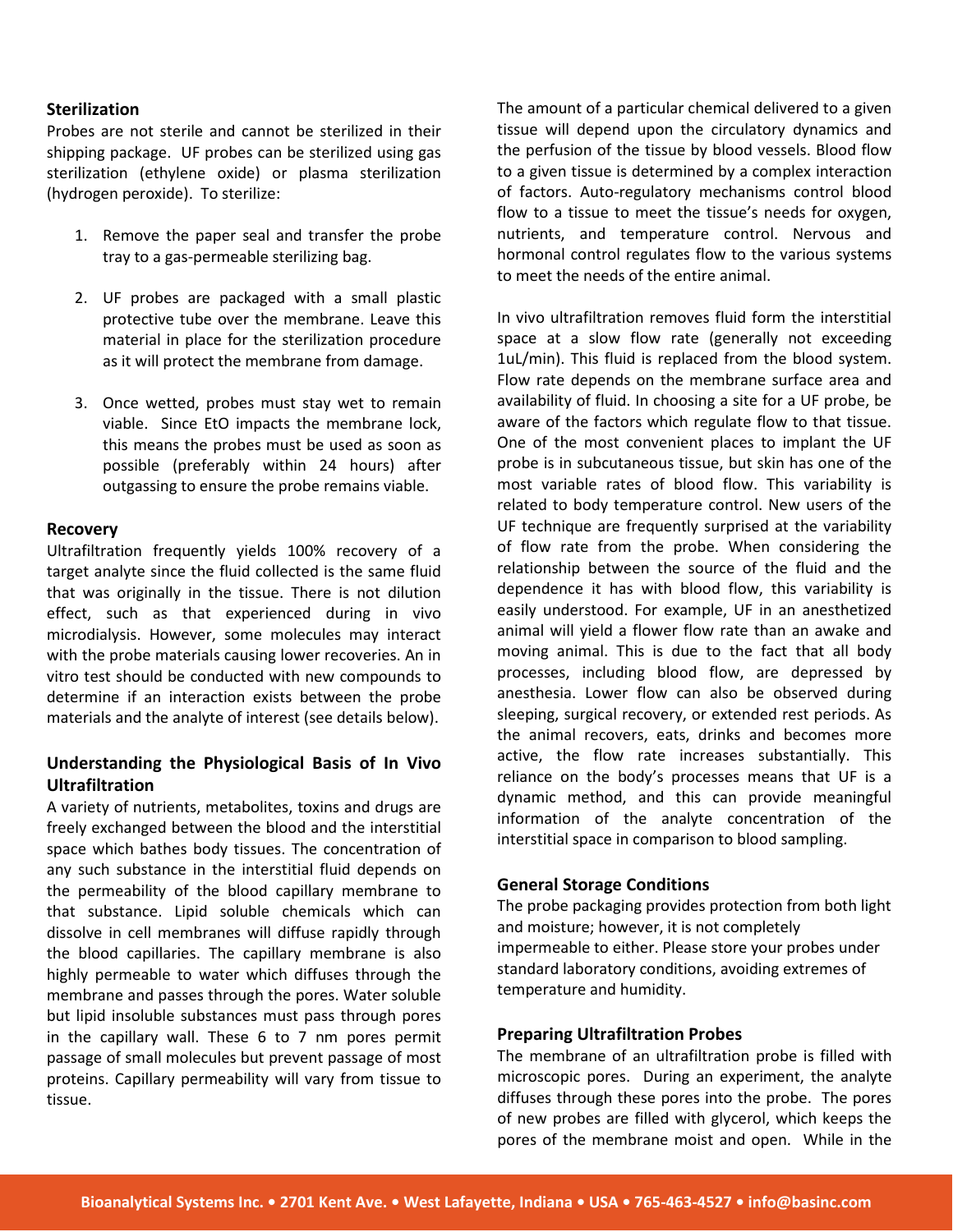membrane, the protective glycerol may affect recovery or interfere with assay results. There are several approaches to removing the glycerol from the probe, as outlined below.

> **Option 1.** Preferred Method. When using probes in vitro, for an anesthetized animal study, or for a study where the first samples are needed immediately, the probe can be prepared by soaking overnight in sterile water. Glycerol will diffuse out of the fiber pores and be replaced by water. Make sure that you do not allow the probe to dry out prior to implant.

> **Option 2.** When implanting in an animal for an extended recovery period, the probe can be implanted without removing the glycerol. In this scenario, the glycerol exchanges across the membrane at the implant site and will be metabolized by the body during the time that it takes for the animal to heal (2-3 days). Please note that BASi is unaware of any studies to examine tissue inflammation using the method versus the soaking method.

> **Option 3.** When a vacuum source has inadvertently been applied to the probe before the glycerol has been removed, the probe can be cleared with continued sampling. In this scenario, the viscous glycerol is pulled into the collection line and must be removed by allowing the flow to continue. Change Vacutainer®s when needed to maintain the vacuum, and observe for an increased flow rate when the glycerol is removed. During this removal period, the membrane and connected tubing may appear to have a chain of little bubbles and slow flow rate.

#### **Vacuum Source**

The vacuum source which drives the ultrafiltration can be as simple as a Vacutainer® attached to the probe tubing outlet. Be aware that there are multiple types of Vacutainer®s, including some with chemical additives which may be incompatible with the analytical method in use. Note that unlike blood, no anticoagulant is required for these samples. BASi recommends using a 3mL blank tube to start. This approach is best for large animal studies as it allows the animal to remain untethered and freely moving. The Vacutainer® and

accessories can be mounted in a jacket or vet wrap (as described below), and changed manually as needed.

An alternative vacuum source is a peristaltic pump. Ultrafiltrates generated by the pump can be routed to a [refrigerated fraction collector](https://www.basinc.com/dual-channel-refrigerated-fraction-collector) using a [dual cannula](https://www.basinc.com/products/MF-7016)  [needle,](https://www.basinc.com/products/MF-7016) for uninterrupted, automated sampling. This approach is only viable with a tethered animal.

#### **In Vitro Ultrafiltration Studies**

When working with new compounds, an in vitro test should be performed to ensure that the analyte is compatible with the UF methodology. It is possible that the membrane will restrict movement of the analyte and it is also possible that the compound will stick to the tubing. Prior to risking animal health and safety, a quick in vitro study can be performed.

- 1. Prepare the ultrafiltration probe by removing the glycerol locking solution (See Preparing Ultrafiltration Probes, above).
- 2. Prepare a standard mixture of your analyte. Make sure that the container and volume are able to accommodate the membrane loops for the probe. These loops should be fully submerged in the solution.
- 3. Connect the probe to a Vacutainer® using the Vacuum Vial Needle Holder [\(MD-1322\)](https://www.basinc.com/products/312) and begin collecting your sample. If you are using an MF-7028 RUF probe, it will connect directly to the blunt needle on this holder. If you are using any other UF probe, you will need to connect via a tubing connector [\(MD-1510 or MD-1516\)](https://www.basinc.com/products/In-Vivo/mdperf-tubing).
- 4. The volume you collect will be dependent on the amount of time you leave the probe connected. Flow rates of 1-2uL/min should be expected. Collect for a long enough period to gather the volume needed in your analytical method.
- 5. Remove the Vacutainer® and replace with a second tube. Repeat the same collection period as in Step 4. Taking a second sample will help ensure that you are getting a clean sample without any residual glycerol.
- 6. Collect a third sample directly from the immersion solution. This "standard" will be used to compare to the collected samples.

If there is a difference between the "standard" and the "samples", this recovery rate can be applied to your study calculations. Alternatively, a second in vitro study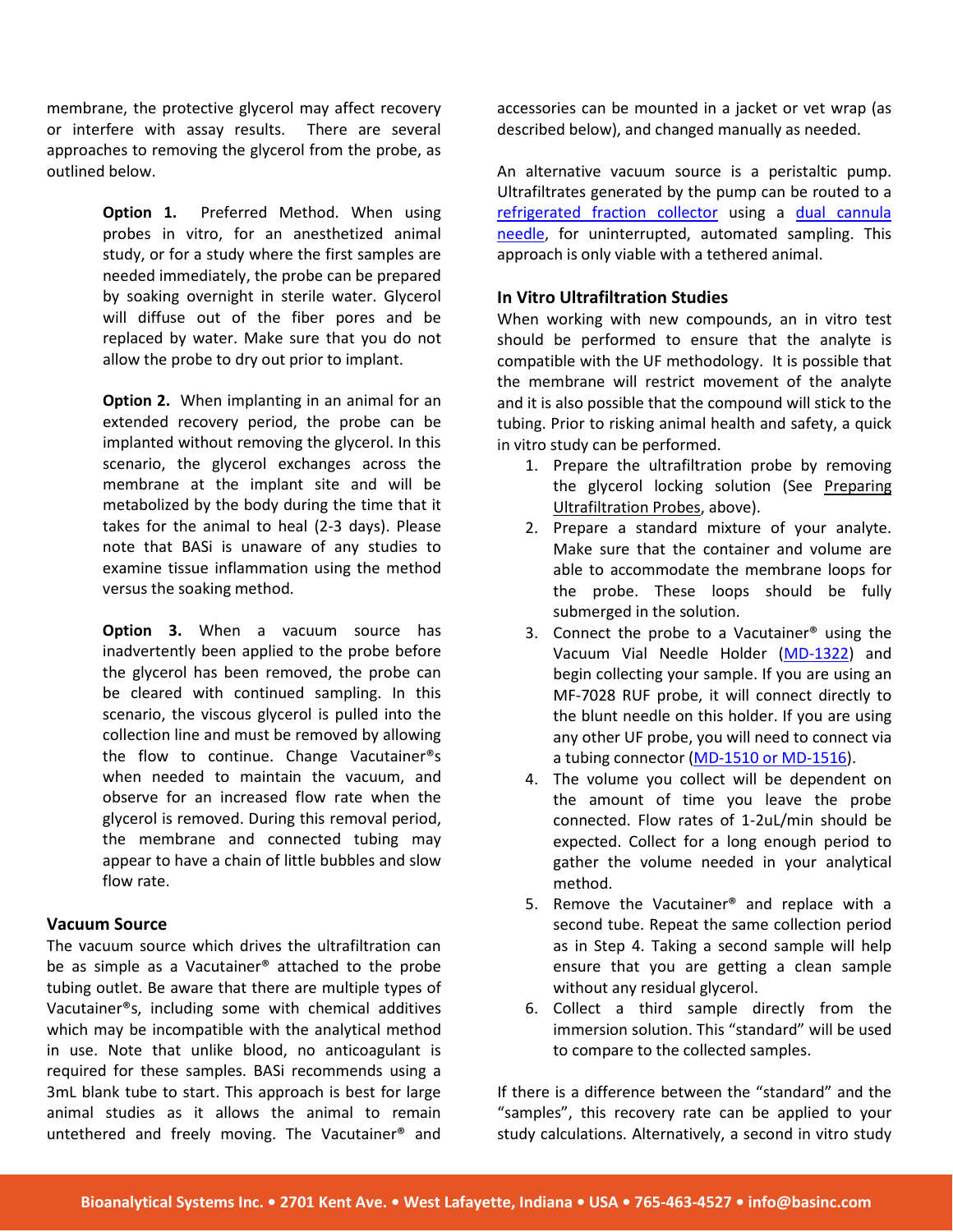may be run with shortened collection tubing. If the second study yields better results, it will be clear that analyte is sticking to the tubing. If there is no analyte in the sample, then this suggests that the analyte is unable to pass through the membrane pores.

## **In Vivo RUF Studies: Surgical Procedure for Subcutaneous Probe Placement.**

- 1. Choose a probe implant site that will minimize the risk from animal interference. When possible, externalize the probe tubing between the scapulae.
- 2. For large animals, it is recommended to implant two probes- one on each side of the body. This provides a "back-up" probe in case any issues are encountered during the study, while minimizing the number of times the animal is anesthetized and prepped for surgery.
- 3. Schedule your probe implant surgery at least one day before a vacuum will be applied for sampling. This allows the animal to recover from anesthesia and rehydrate.
- 4. Anesthetize the animal with your approved anesthetic regimen. Note that this surgery is typically quite fast, so a quick acting or reversible anesthesia is recommended.
- 5. Clip hair at the incision site. NOTE: It is possible to use either a single incision technique or a two-incision technique for probe implant. If using the two-incision technique, prepare the area for both the insertion site and the trocar removal site, taking care to make the second incision at a distance that will accommodate both the trocar and the loops of the probe.
- 6. Using scissors or a scalpel, make the incision(s) through the skin to access the subcutaneous space.
- 7. **Single Incision Technique**. Use the tubing end of the probe (not the membrane) and feed it through the sharp end of the hollow 10Ga trocar until the membrane is seated inside of the trocar. Insert the trocar into the incision, taking care to leave the probe inside of the trocar.
- 8. **Two-incision Technique**. Insert the 10 Ga trocar into the entry incision and out of the exit incision. To minimize contact with skin and surrounding tissues, place an extra drape near the exit site. Feed the tubing end of the probe into the trocar until the membrane is seated inside the trocar.
- 9. Remove the trocar from the incision site(s) leaving the probe in place.
- 10. Suture the probe to the surrounding tissue. It is best to place this suture around the reinforced cuff of the probe.
- 11. Secure or trim any extra tubing. If trimming the tubing use a new, sharp razor blade or scalpel. This will ensure that the tubing is cut rather than crushed.
- 12. Close the incisions using your approved skin closure technique.

#### **In Vivo RUF Probe Studies: Sample Collection**

The easiest way to collect samples with the RUF Probe is to attach a Vacutainer® directly to the probe. Those instructions are below. If you are working with a tethered animal and would prefer to automate sample collection, please [reach out](https://www.basinc.com/contact) and we'll help you create a solution that suits your lab.

- 1. Attach Needle Hub Assembly directly to the probe using a press-fit of the tubing onto the blunt end of the Hub. Press the tubing until is in contact with at least 3-4mm of the Hub.
- 2. Swab the cap of a blank 3mL vacuum vial with alcohol and then apply to the Needle Hub Assembly by pressing it onto the sharp needle.
- 3. Fluid will not flow immediately- there is a delay between application of the vacuum and sample collection as the interstitial fluid travels through the probe.
- 4. At completion of sampling period, remove the vacuum vial and replace for the next collection period.
- 5. Always keep a vacuum vial connected to the probe, even if the sample will not be needed for the study. This ensures that the probe maintains flow and is not exposed to pathogens.
- 6. There are several techniques that can be used to secure the vacuum vial to the animal:
	- a. **VetWrap**. Use sticky veterinary wrap around the neck or trunk of the body to hold the vial in place. This is low cost, but risks being rubbed/chewed off.
	- b. **Adhesive Pocket**. An adhesive pocket made of non-absorbent material can be attached directly to the skin with the vial inserted. This is low cost, but risks being rubbed/chewed off, and may cause irritation depending on the adhesive.